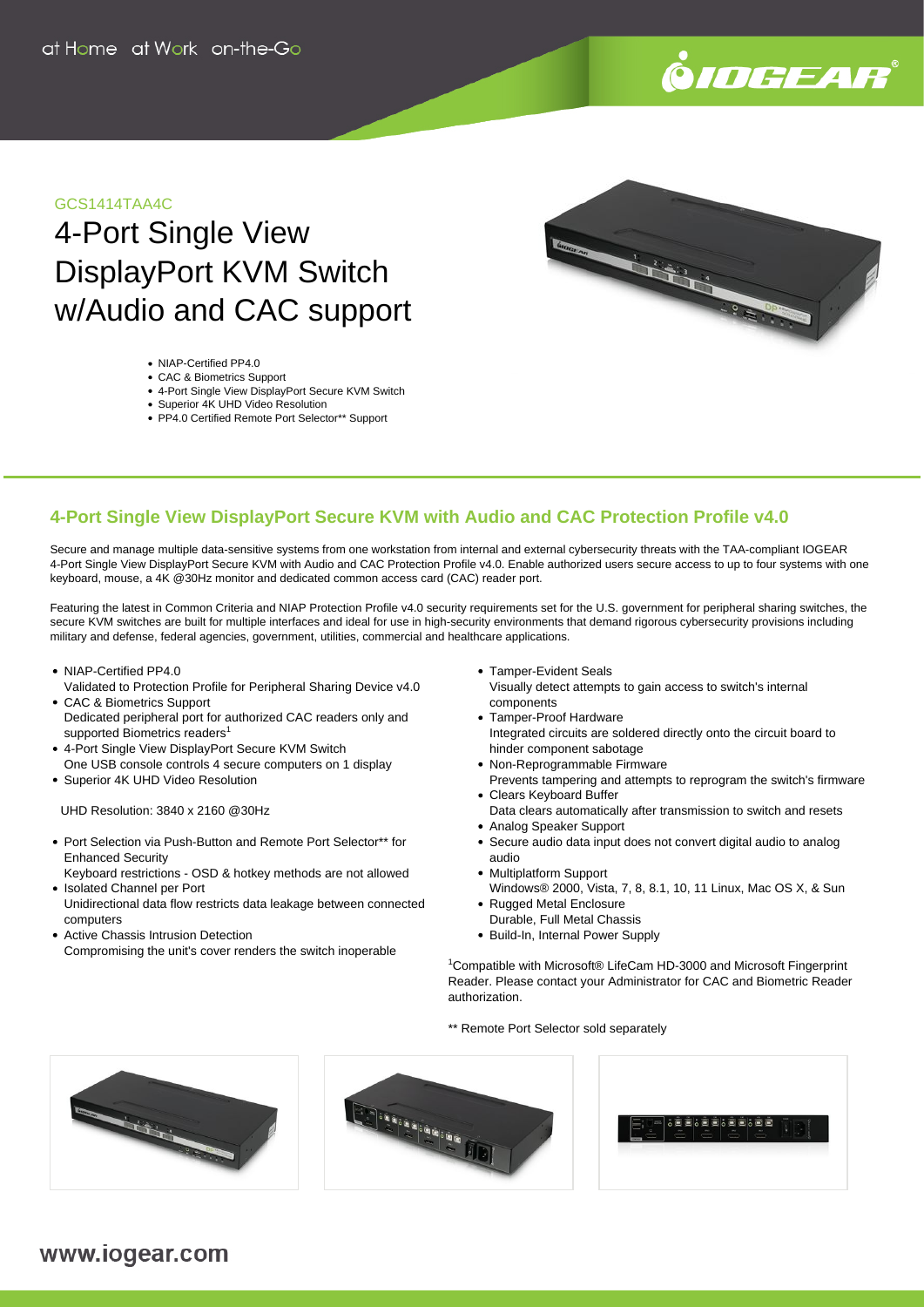



### **Requirements**

Console

# **Package Contents**

- 1x GCS1414TAA4C
- 1x Power Cord
- 1x User Guide
- 1x Warranty Card
- DisplayPort monitor capable of the highest resolution that you will be using on any computer in the installation
- Standard 104-key wired USB keyboard
- Standard 2 or 3 button wired USB mouse
- Speaker (optional)
- USB Smart card or CAC (Common Access Card) reader (Optional)

#### **Computers**

- 1 x DisplayPort Video output connector
- A USB Type A port for keyboard and mouse
- A USB Type A port for Smart Card or CAC reader (Optional)
- A 3.5mm jack Audio port for speaker (Optional)

Operting Systems

- Win 7, 8, 10, 11
- Linux: Kernel2.6+, RedHat v6.0+, SuSE v8.2+ Mandriva(Mandrake) v9.0+
- Unix: AIX v4.3. FreeBSD v3.51+, Sun Solaris v9.0+
- Novell Netware v5.0+Mac OS v9+
- $\cdot$  DOS v6.2+